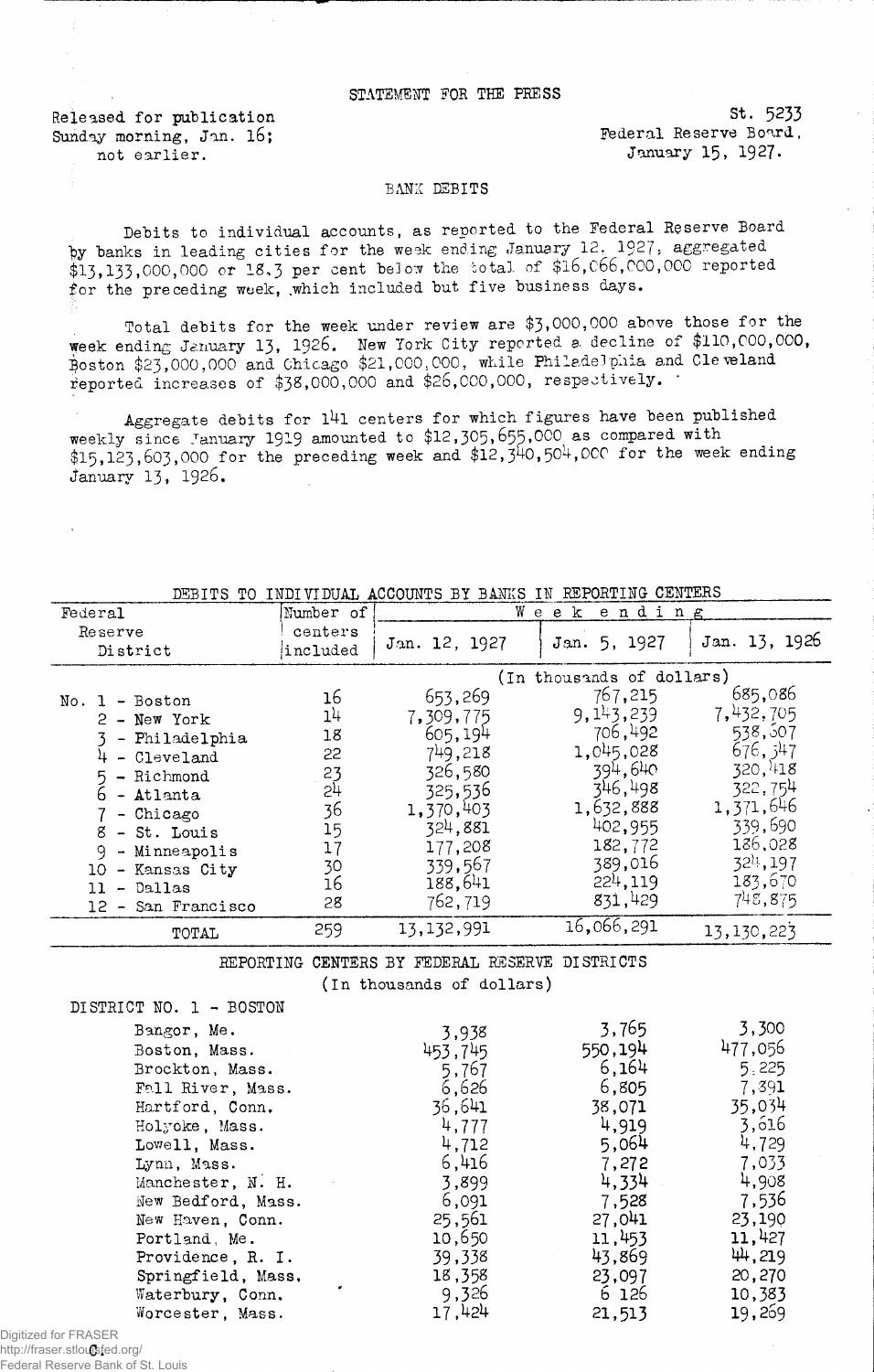DEBITS TO INDIVIDUAL ACCOUNTS BY BANKS IN REPORTING CENTTKS St. 5233a

|                                        | e.e.k.e.n.d.i.n.g.           |                           |                    |
|----------------------------------------|------------------------------|---------------------------|--------------------|
|                                        | Jan. 12, 1927   Jan. 5, 1927 |                           | Jun. 13, 1926      |
|                                        |                              | (In thousands of dollars) |                    |
| DISTRICT NO. 2 - NEW YORK              |                              |                           |                    |
| Albany, N.Y.                           | 28,101                       | 20,101                    | 31,371             |
| Binghamton, N. Y.                      | 6,126                        | 6,057                     | 5,492              |
| Buffalo, N.Y.                          | 89,643                       | 103,836                   | 96,323             |
| Elmira, N.Y.                           | 4,393                        | 4,705                     | 4,251              |
| Jamestown, N.Y.                        | 5,009                        | 7,741                     | 5,379              |
| Montclair, N. J.                       | 5,587                        | 5,671                     | 5,104              |
| Newark, N. J.                          | 80,645                       | 119,727                   | 83,252             |
| New York, N.Y.                         | 6,950,826                    | 8,680,029                 | 7,061,120          |
| Northern New Jersey Clearing           |                              |                           |                    |
| House Association                      | 59,665                       | 83,926                    | 63,654             |
| Passaic, N. J.                         | 10,652                       | 14,631                    | 10,835             |
| Poughkeepsie, N. Y.<br>Rochester, N.Y. | 4,062                        | 4,337                     | <sup>4</sup> , 295 |
| Stamford, Conn.                        | 40,514                       | 61,612                    | 38,928             |
| Syracuse, N.Y.                         | 3,753                        | 3,7!0                     | 3,592              |
|                                        | 20,769                       | 27,126                    | 19,108             |
| DI STRICT NO. 3 - PHILADELPHIA         |                              |                           |                    |
| Allentown, Pa.                         | 9,076                        | 10,899                    | 10,140             |
| Altoona, Pa.                           | - 3,806                      | 4,023                     | 3,546              |
| Camden, N. J.                          | 39,963                       | 21,028                    | 16,396             |
| Chester, Pa.                           | 6,077                        | 6,629                     | 6,839              |
| Harrisburg, Pa.                        | 11,174                       | 12,240                    | 12,274             |
| Hazleton, Pa.<br>Johnstown, Pa.        | 2,946                        | 3,758                     | 2,979              |
| Lancaster, Pa.                         | 5,522                        | 6,226                     | 5,687              |
| Lebanon, Pa.                           | 6,661                        | 7,439                     | 6,742              |
| Norristown, Pa.                        | 2,203<br>937                 | 1,891                     | 1,748              |
| Philadelphia, Pa.                      | 431,688                      | -906<br>545,431           | 913                |
| Reading Pa.                            | 10,625                       | 12,521                    | 393,741            |
| Scranton, Pa.                          | 19,400                       | 19,100                    | 10,979<br>15,800   |
| Trenton, N. J.                         | 16,790                       | 21,902                    | 15,514             |
| Wilkes-Barre, Pa.                      | 11,120                       | 8,000                     | 9,060              |
| Williamsport, Pa.                      | 5,938                        | 4,022                     | 4,273              |
| Wilmington, Del.                       | 15,945                       | 14,931                    | 16,665             |
| York, Pa.                              | 5,322                        | 5,546                     | 5,311              |
| DISTRICT NO. 4 - CLEVELAND             |                              |                           |                    |
| Akron, Chio                            | 19,491                       | 27,760                    | 19,664             |
| Butler, Pa.                            | 2,637                        | 3,766                     | 2,745              |
| Canton, Ohio                           | 13,014                       | 16,179                    | 14,890             |
| Cincinnati, Ohio                       | 96,361                       | 138,962                   | 85,243             |
| Cleveland, Ohio                        | 189,104                      | 318,173                   | 163,299            |
| Columbus, Chio<br>Connellsville, Pa.   | 58,087                       | 56,003                    | 37,479             |
| Dayton, Ohio                           | 1,440                        | 1,275                     | 1,275              |
| Erie, Pa.                              | 27,041                       | 32,551                    | 21,954             |
| Greensburg, Pa.                        | 8,528                        | 9,850                     | 8,371              |
| Homestead, Pa.                         | 5,254                        | 5,116                     | 4,955              |
| Lexington, Ky.                         | 955                          | 1,035                     | 637                |
| Lima, Ohio                             | 8,406                        | 8,655                     | 5,237              |
| Lorain, Ohio                           | 3,993<br>1,341               | 6,834<br>$1, \frac{1}{2}$ | 3,596              |
| Oil City, Pa.                          | 3,371                        | 3,279                     | 1,324              |
| Pittsburgh, Pa.                        | 211,420                      | 267,682                   | 3,582              |
| Springfield, Chio                      | 5,937                        | 7,695                     | 211,360<br>6,226   |
| Toledo, Ohio                           | 58,015                       | 84,447                    | 47,707             |
| Warren, Ohio                           | 3,375                        | 3,098                     | 3,407              |
|                                        |                              |                           |                    |
| Wheeling, $W.$ Va.                     |                              |                           |                    |
| Youngstown, Ohio                       | 10,693<br>17,097             | 14,911<br>32,994          | 11,046<br>17,881   |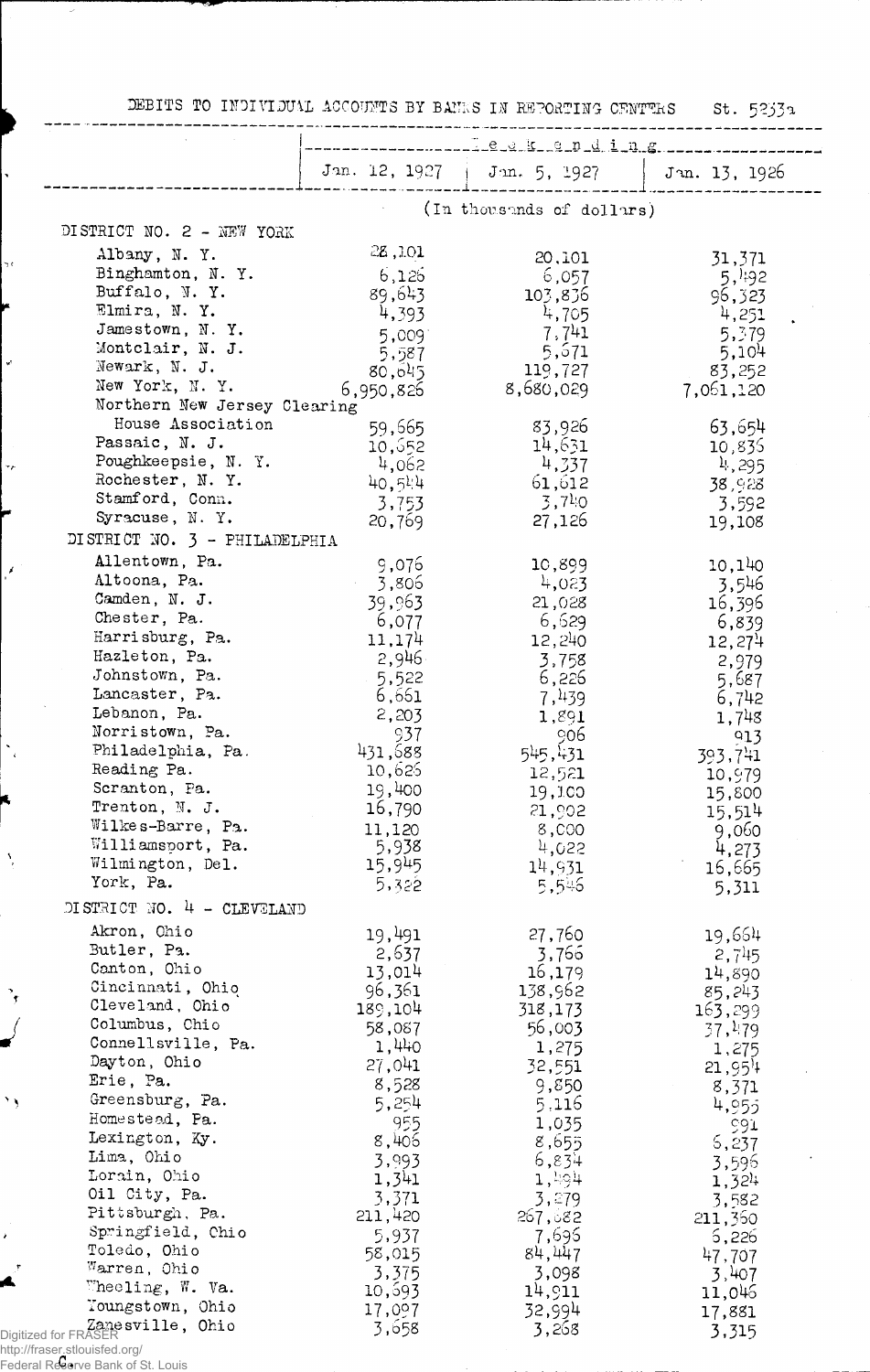DEBITS TO INDIVIDUAL ACCOUNTS BY BANKS IN REPORTING CENTERS St. 5233b

|                                                                                                                                                                                                                                                                                                                                                                                                                                                                      | $\forall$ e e k e n d i n $\epsilon$                                                                                                                                                                                    |                                                                                                                                                                                                                             |                                                                                                                                                                                                                         |
|----------------------------------------------------------------------------------------------------------------------------------------------------------------------------------------------------------------------------------------------------------------------------------------------------------------------------------------------------------------------------------------------------------------------------------------------------------------------|-------------------------------------------------------------------------------------------------------------------------------------------------------------------------------------------------------------------------|-----------------------------------------------------------------------------------------------------------------------------------------------------------------------------------------------------------------------------|-------------------------------------------------------------------------------------------------------------------------------------------------------------------------------------------------------------------------|
|                                                                                                                                                                                                                                                                                                                                                                                                                                                                      | Jan. 12, 1927                                                                                                                                                                                                           | Jan. 5, 1927                                                                                                                                                                                                                | Jan. 13, 1926                                                                                                                                                                                                           |
|                                                                                                                                                                                                                                                                                                                                                                                                                                                                      |                                                                                                                                                                                                                         | (In thousands of dollars)                                                                                                                                                                                                   |                                                                                                                                                                                                                         |
| DISTRICT NO. 5 - RICHMOND                                                                                                                                                                                                                                                                                                                                                                                                                                            |                                                                                                                                                                                                                         |                                                                                                                                                                                                                             |                                                                                                                                                                                                                         |
| Asheville, N. C.<br>Baltimore, Md.<br>Charleston, S. C.<br>Charleston, W. Va.<br>Charlotte, N. C.<br>Columbia, S. C.<br>Cumberland, Md.<br>Danville, Va.<br>Durham, N. C.<br>Greensboro, N. C.<br>Greenville, S. C.<br>Hagerstown, Md.<br>Huntington, W. Va.<br>Lynchburg, Va.<br>Newport News, Va.<br>Norfolk, Va.<br>Raleigh, N. C.<br>Richmond, Va.<br>Roanoke, Va.<br>Spartanburg, S. C.<br>Washington, D. C.<br>Wilmington, N. C.<br>Winston-Salem, N. C.       | 9,958<br>97,738<br>4,956<br>10,492<br>11,147<br>5,098<br>2,087<br>2,847<br>7,297<br>6,734<br>6,501<br>.2,749<br>7,023<br>5,663<br>4,491<br>20,444<br>3,145<br>35,155<br>6,270<br>3,624<br>59,004<br>4,929<br>9,228      | 9,511<br>139,153<br>6,741<br>12,742<br>13,575<br>5,522<br>2,175<br>3,232<br>6,661<br>6,746<br>6,262<br>2,758<br>6,522<br>7,364<br>3,997<br>20,968<br>5,801<br>41,208<br>9,275<br>5,002<br>63,118<br>5,662<br>10,645         | 6,939<br>101,651<br>6,041<br>8,745<br>12,114<br>3,960<br>1,987<br>2,407<br>6,218<br>7,418<br>7,560<br>2,369<br>6,028<br>5,301<br>2,345<br>17,751<br>5,410<br>31,878<br>6,297<br>3,958<br>58,802<br>5,909<br>9,330       |
| DISTRICT NO. 6 - ATLANTA<br>Albany, Ga.<br>Atlanta, Ga.<br>Augusta, Ga.<br>Birmingham, Ala.<br>Brunswick, Ga.<br>Chattanooga, Tenn.<br>Columbus, Ga.<br>Dothan, Ala.<br>Elberton, Ga.<br>Jackson, Miss.<br>Jacksonville, Fla.<br>Knoxville, Tenn.<br>Macon, Ga.<br>Meridian, Miss.<br>Mobile, Ala.<br>Montgomery, Ala.<br>Nashville, Tenn.<br>Newnan, Ga.<br>New Orleans, La.<br>Pensacola, Fla.<br>Savamah, Ga.<br>Tampa, Fla.<br>Valdosta, Ga.<br>Vicksburg, Miss. | 1,319<br>36,406<br>6,418<br>43,250<br>1,169<br>14,944<br>3,300<br>78g<br>198<br>5,563<br>23,524<br>9,953<br>5,385<br>3,592<br>11,214<br>6,373<br>20,794<br>550<br>87,574<br>2,245<br>21,878<br>15,189<br>1,837<br>2,073 | 1,364<br>45,251<br>7,522<br>43,060<br>1,033<br>12,061<br>3,730<br>1,029<br>197<br>5,110<br>26,623<br>10,829<br>6,100<br>4,033<br>12,811<br>6,732<br>20,363<br>712<br>102,914<br>2,209<br>13,153<br>15,256<br>1,886<br>2,520 | 1,285<br>38,100<br>7,197<br>36,290<br>831<br>12,238<br>3,244<br>1,063<br>214<br>5,102<br>33,693<br>10,237<br>5,452<br>3,657<br>8,921<br>6,465<br>19,987<br>566<br>83,315<br>2,196<br>12,573<br>26,252<br>1,761<br>2,115 |

 $\mathtt{C}$  .

ý.

4

 $\mathbb{C}^{1/2}$ 

ŗ

,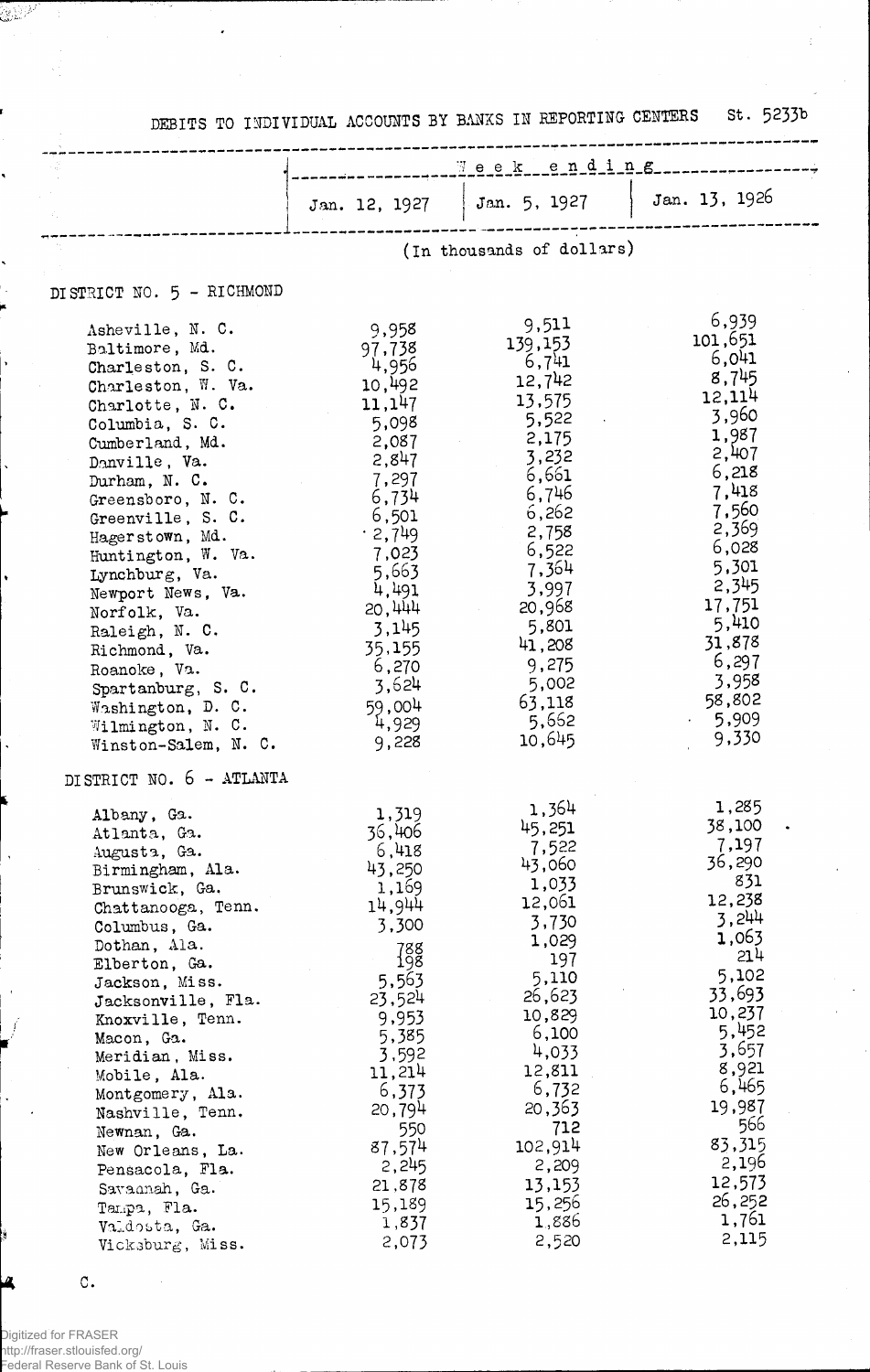DEBITS TO INDIVIDUAL ACCOUNTS BY BANKS IN REPORTING CENTERS St. 5233c

|                            | Teekending |                              |               |
|----------------------------|------------|------------------------------|---------------|
|                            |            | Jan. 12, 1927   Jan. 5, 1927 | Jan. 13, 1926 |
|                            |            |                              |               |
| DISTRICT NO. 7 - CHICAGO   |            | (In thousands of dollars)    |               |
|                            |            |                              | 1,266         |
| Adrian, Mich.              | 1,298      | 1,248                        |               |
| Aurora, Ill.               | 4,436      | 4,260                        | 3,939         |
| Bay City, Mich.            | 3,377      | 3,241                        | 3,613         |
| Bloomington, Ill.          | 2,973      | 3,319                        | 2,642         |
| Cedar Rapids, Iowa         | 10,719     | 12,778                       | 10,021        |
| Champaign-Urbana, Ill.     | 2,900      | 2,648                        |               |
| Chicago, Ill.              | 815,475    | 1,047,240                    | 836,536       |
| Danville, Ill.             | 2,784      | 2,946                        | 2,817         |
| Davenport, Iowa            | 9,061      | 9,637                        | 7,714         |
| Decatur, Ill.              | 4,676      | 4,824                        | 4,130         |
| Des Moines. Iowa           | 20,400     | 21,240                       | 20,128        |
| Detroit, Mich.             | 190,803    | 216,021                      | 188,255       |
| Dubuque, Iowa              | 4,593      | 6,406                        | 4,077         |
| Flint, Mich.               | 10,113     | 8,131                        | 9.034         |
| Fort Wayne, Ind.           | 9,975      | 10,069                       | 9,667         |
| Gary, Ind.                 | 6,709      | 4,913                        | 6,949         |
| Grand Rapids, Mich.        | 21,464     | 23,854                       | 23,402        |
| Green Bay, Wis.            | 2,990      | 3,067                        | 3,073         |
| Hammond, Ind.              | 4,580      | 4,530                        | 4,813         |
| Indianapolis, Ind.         | 45,616     | 52,523                       | 43,359        |
| Jackson, Mich.             | 7,021      | 5,486                        | 6,479         |
| Kalamazoo, Mich.           | 7,015      | 7,647                        | 6,336         |
| Lansing, Mich.             | 7,847      | 8,400                        | 7,900         |
| Mason City, Iowa           | 2,700      | 3,000                        | 3,200         |
| Milwaukee, Wis.            | 76,715     | 76,308                       | 69,756        |
| Moline, Ill.               | 2,588      |                              | 2,730         |
|                            | 2,593      | 2,999<br>1,748               |               |
| Muscatine, Iowa            | 2,300      |                              | 2,352         |
| Oshkosh, Wis.              | 12,994     | $-3,300$                     | 3,300         |
| Peoria, Ill.               | 7,862      | 12,689                       | 11,370        |
| Rockford, Ill.             |            | 9,064                        | 6,503         |
| Saginaw, Mich.             | 6,747      | 6,651                        | 6,279         |
| Sheboygan, Wis.            | 4,097      | 4,080                        | 3,468         |
| Sioux City, Iowa           | 20,551     | 17,245                       | 23,589        |
| South Bend, Ind.           | 12,979     | 12,315                       | 11,292        |
| Springfield, Ill.          | 9,985      | 8,536                        | 10,187        |
| Terre Haute, Ind.          | 9,277      | 8,198                        | 7,201         |
| Waterloo, Iowa             | 5,090      | 4,975                        | 4,269         |
| DISTRICT NO. 8 - ST. LOUIS |            |                              |               |
| East St. Louis and Nat'l.  |            |                              |               |
| Stock Yards, Ill.          | 11,853     | 10,107                       | 11,781        |
| Eldorado, Ark.             | 3,285      | 2,441                        | 3,634         |
| Evansville, Ind.           | 10,876     | 9,802                        | 9,917         |
| Fort Smith, Ark.           | 3,407      | 4,083                        | 3,532         |
| Greenville, Miss.          | 1,118      | 956                          | 1,327         |
| Helena, Ark.               | 836        | 1,069                        | 1,392         |
| Little Rock, Ark.          | 20,498     | 18,994                       | 21,060        |
| Louisville, Ky.            | 45,736     | 49,107                       | 45,837        |
| Memphis, Tenn.             | 37,306     | 41,615                       | 46,116        |
| Owensboro, Ky.             | 1,908      | 1,855                        | 1,645         |
| Pine Bluff, Ark.           | 3,539      | 3,151                        | 3,088         |
| Quincy, Ill.               | 3.177      | 2,925                        | 2,813         |
| St. Louis, Mo.             | 176,400    | 251,100                      | 182,000       |
| Sedalia, Mo.               | 1,136      | 1,473                        | 1,243         |
| Soringfield, Mo.           | 3,806      | 4,277                        | 4,305         |

c. Digitized for FRASER http://fraser.stlouisfed.org/ Federal Reserve Bank of St. Louis

 $\sim$   $\sqrt{s}$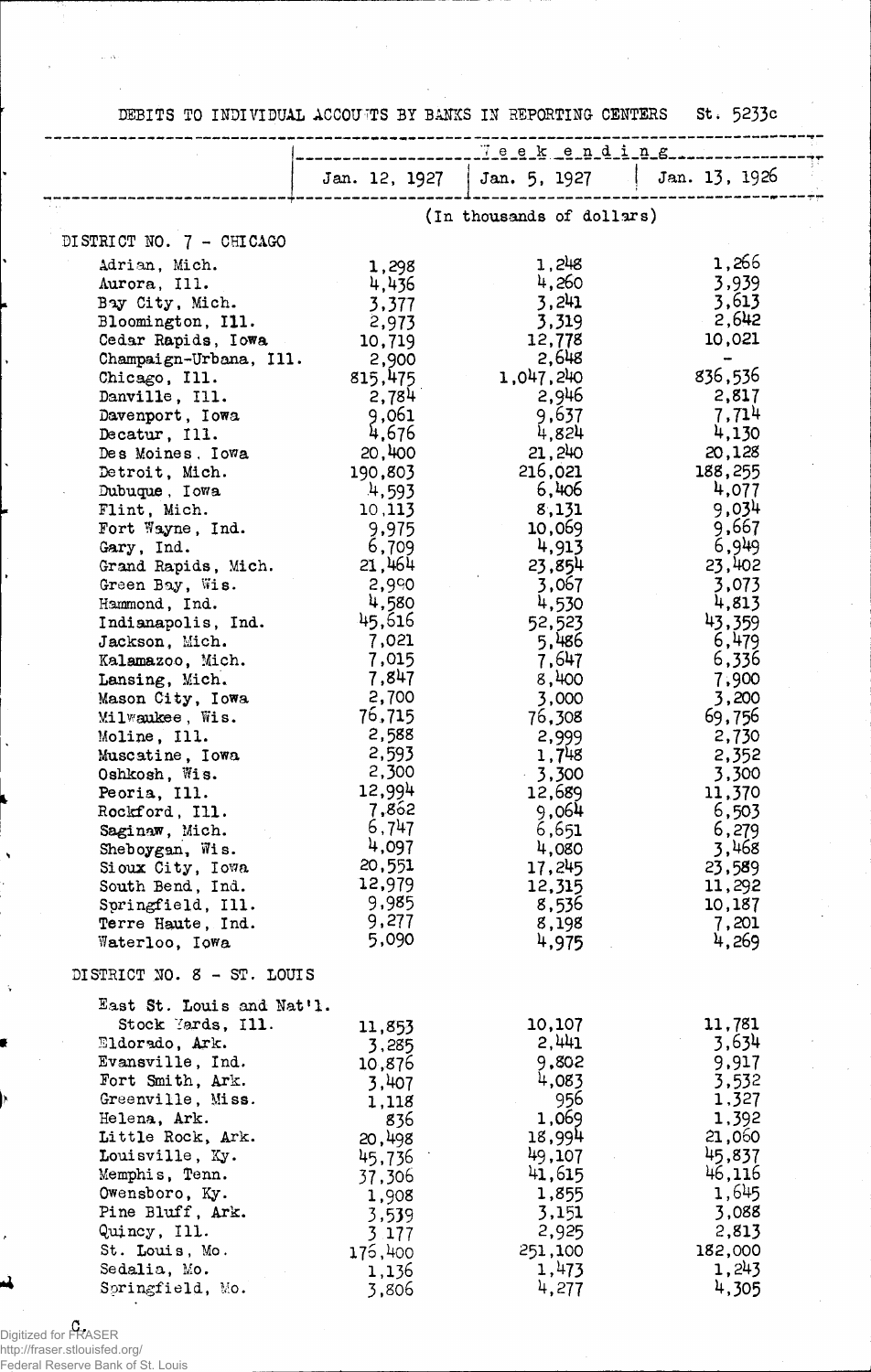|                                           |                           | __________Weekending___________________      |                 |  |
|-------------------------------------------|---------------------------|----------------------------------------------|-----------------|--|
|                                           |                           | Jan. 12, 1927   Jan. 5, 1927   Jan. 13, 1926 |                 |  |
|                                           | (In thousands of dollars) |                                              |                 |  |
| DISTRICT NO. 9 - MINNEAPOLIS              |                           |                                              |                 |  |
| Aberdeen, S. D.                           | 1,186                     | 1,679                                        | 1,635           |  |
| Billings, Mont.                           | 2,074                     | 1,815                                        | 1,880           |  |
| Dickmson, N. D.                           | 372                       | 384                                          | 357             |  |
| Duluth, Minn.                             | 15,197                    | 15,676                                       | 16,420          |  |
| $\texttt{Fargc}, \texttt{N}. \texttt{D}.$ | 3,522                     | 3,629                                        | 3,506           |  |
| Grand Forks, N. D.                        | 1,852                     | 2,030                                        | 1,990           |  |
| Helena, Mont.                             | 2,098                     | 2,036                                        | 2,395           |  |
| Jamestown, N. D.                          | 537                       | 542                                          | 593             |  |
| La Crosse, Wis.                           | 2,740                     | 3,352                                        | 2,569           |  |
| Minneapolis, Minn.<br>Minot, N. D.        | 85,901<br>1,289           | 92,177<br>1,409                              | 92,619<br>1,264 |  |
| Red Wing, Minn.                           | 606                       | 720                                          | 716             |  |
| St. Paul, Minn.                           | 40,036                    | 39,879                                       | 39,845          |  |
| Sioux Falls, S. D.                        | 5,108                     | 5,804                                        | 4,725           |  |
| South St. Paul, Minn.                     | 11,409                    | 8,671                                        | 12,605          |  |
| Superior, Wis.                            | 1,803                     | 1,540                                        | 1,656           |  |
| Winona, Minn.                             | 1,478                     | 1,429                                        | 1,253           |  |
| DISTRICT NO. 10 - KANSAS CITY             |                           |                                              |                 |  |
| Albuquerque, N. M.                        | 2,834                     | 2,761                                        | 2,426           |  |
| Atchison, Kans.                           | 1,701                     | 2,045                                        | 1,832           |  |
| Bartlesville, Okla.                       | 5,913                     | 6,446                                        | 3,394           |  |
| Casper, Wyo.                              | 3,131<br>1,623            | 3,008                                        | 2,084           |  |
| Cheyenne, Wyo.<br>Colorado Springs, Colo. | 3,795                     | 2,125                                        | 1,473           |  |
|                                           | 48,490                    | 4,517                                        | 3,330           |  |
| Denver, Colo.<br>Enid, Okla.              | 4,012                     | 54,822<br>4,261                              | 40,390          |  |
| Fremont, Neb.                             | 1,002                     | 958                                          | 3,824<br>1,022  |  |
| Grand Junction, Colo.                     | 720                       | 882                                          | 890             |  |
| Guthrie, Okla.                            | 1,241                     | 945                                          | 892             |  |
| Hutchinson, Kans.                         | 3,779                     | 3,527                                        | 2,785           |  |
| Independence, Kans.                       | 2,869                     | 3,074                                        | 1,801           |  |
| Joplin, Mo.                               | 4,766                     | 4,071                                        | 5,838           |  |
| Kansas City, Kans.                        | 4,822                     | 6,364                                        | 4,267           |  |
| Kansas City, Mo.                          | 83,515                    | 101,841                                      | 88,837          |  |
| Lawrence, Kans.                           | 1,690                     | 1,573                                        | 1,160           |  |
| Lincoln, Neb.                             | 9,287                     | 8,703                                        | 9,010           |  |
| McAlester, Okla.                          | 1,209<br>2,969            | 1,709                                        | 1,136           |  |
| Muskogee, Okla.                           | 25,320                    | 4,370                                        | 3,933           |  |
| Oklahoma City, Okla.                      | 2,679                     | 31,184                                       | 24,143          |  |
| Okmulgee, Okla.                           | 45,939                    | 2,612                                        | 2,709           |  |
| Omaha, Neb.                               | 1,070                     | 43,146                                       | 46,202          |  |
| Parsons, Kans.<br>Pittsburg, Kans.        | 1,936                     | 776                                          | 784             |  |
| Pueblo, Colo.                             | 5,874                     | 1,489<br>5,023                               | 1,712           |  |
| St. Joseph, Mo.                           | 15,303                    | 14,816                                       | 5,470<br>15,919 |  |
| Topeka, Kans.                             | 5,775                     | 4,849                                        | 5,272           |  |
| Tulsa, Okla.                              | 34,761                    | 52,330                                       | 30,898          |  |
| Wichita, Kans.                            | 11,542                    | 14,789                                       | 10,714          |  |

c.

 $\ddot{\phantom{0}}$ 

 $\ddot{\phantom{1}}$ 

,

Ą